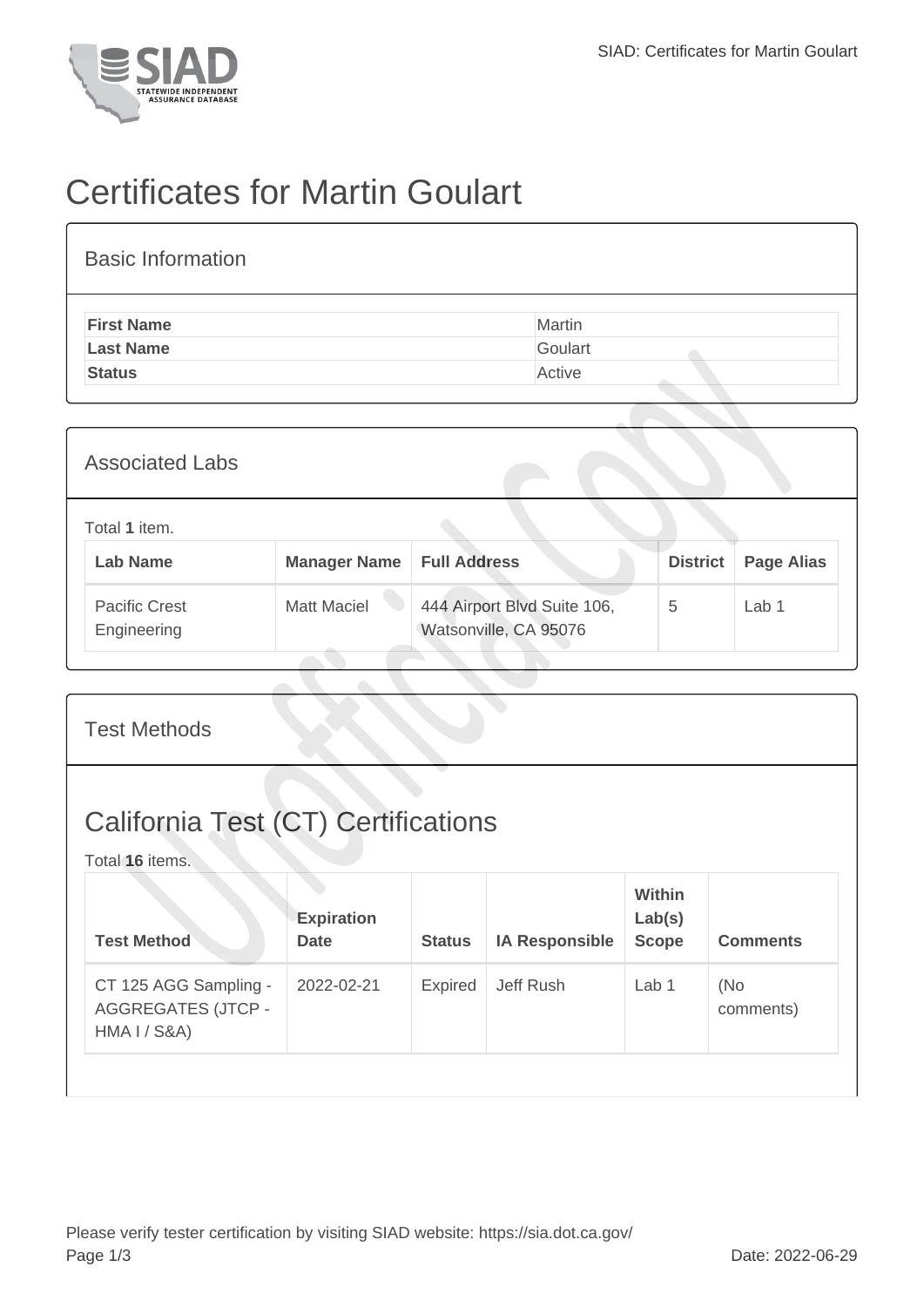

| <b>Test Method</b>                                                                 | <b>Expiration</b><br><b>Date</b> | <b>Status</b>  | <b>IA Responsible</b> | Within<br>Lab(s)<br><b>Scope</b> | <b>Comments</b>   |
|------------------------------------------------------------------------------------|----------------------------------|----------------|-----------------------|----------------------------------|-------------------|
| CT 125 HMA Sampling -<br>HMA (JTCP - HMA I)                                        | 2022-02-21                       | Expired        | Jeff Rush             | Lab <sub>1</sub>                 | (No<br>comments)  |
| CT 216 Relative<br>Compaction - Soils and<br>Aggregates (JTCP -<br><b>S&amp;A)</b> | 2019-03-01                       | Expired        | Jeff Rush             | Lab <sub>1</sub>                 | (No<br>comments)  |
| CT 229 Durability (JTCP<br>$-S&A)$                                                 | 2019-03-01                       | <b>Expired</b> | <b>Jeff Rush</b>      | Lab <sub>1</sub>                 | (No<br>comments)  |
| CT 231 Relative<br><b>Compaction - Nuclear</b><br>Gage                             | 2022-12-16                       | Active         | Ed Gamboa             | Lab <sub>1</sub>                 | (No<br>comments)  |
| CT 308 Bulk SpG and<br>Density - HMA                                               | 2021-02-21                       | Expired        | <b>Jeff Rush</b>      | Lab <sub>1</sub>                 | (No<br>comments)  |
| CT 375 AC Density by<br>Nuclear Gage                                               | 2022-12-16                       | Active         | Ed Gamboa             | Lab 1                            | (No<br>comments)  |
| CT 504 Air Content of<br><b>PCC - Pressure Method</b><br>(JTCP - PCC)              | 2024-11-09                       | Active         | Sarbjit Grewal        | Lab <sub>1</sub>                 | (No)<br>comments) |
| CT 518 Unit Weight -<br>PCC (JTCP - PCC)                                           | 2024-11-09                       | Active         | Sarbjit Grewal        | Lab <sub>1</sub>                 | (No<br>comments)  |
| CT 521 Compressive<br>Strength - PCC                                               | 2021-02-21                       | Expired        | Jeff Rush             | Lab 1                            | (No<br>comments)  |
| CT 533 Ball Penetration<br>- PCC                                                   | 2021-02-21                       | Expired        | Jeff Rush             | Lab 1                            | (No<br>comments)  |